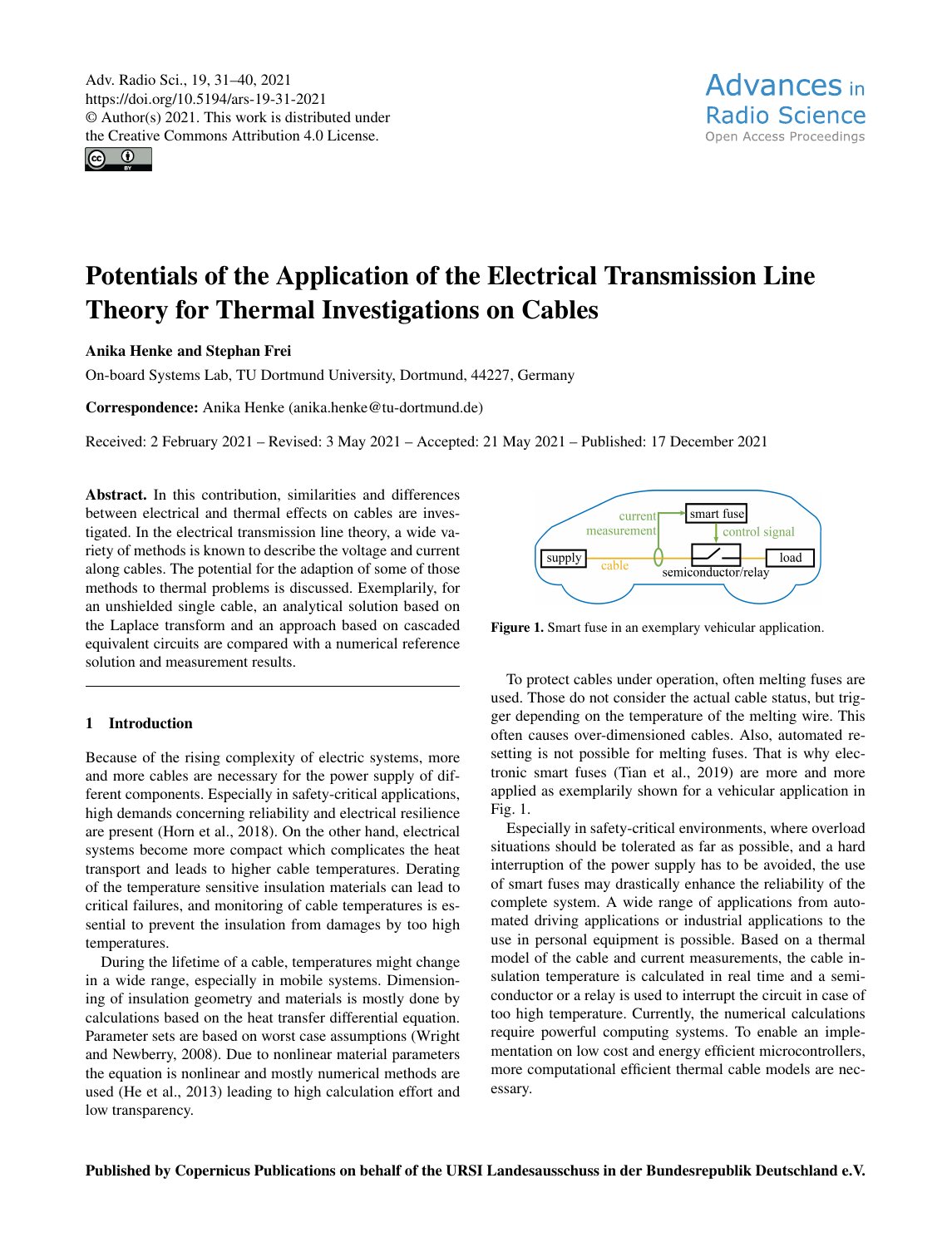Electrical signal propagation has been intensively investigated during the last decades and many powerful methods have been developed based on transmission line (TL) theory for a conductor pair or multiconductor transmission line (MTL) theory for many conductors. The research is still going on.

In this contribution, the adaption of methods from the electrical TL theory to the thermal domain is investigated. In Sect. 2, the state of the art concerning thermal cable models is briefly presented followed by an introduction to the electrical TL theory in Sect. 3. In Sect. 4, similarities and differences between electrical and thermal effects on cables are examined. The potential for the adaption of methods known from the electrical TL theory to describe thermal effects on cables is shown in Sect. 5 using an example: for an unshielded single cable, two methods based on known electrical methods are validated using a numerical reference solution and measurement results.

#### 2 Thermal cable models

In cables, all three well known heat transport mechanisms are important: in the cable itself, mainly heat conduction dominates, described by Fourier's law. The coupling to the environment is dominated by radiation and convection. Considering all three effects, an inhomogeneous nonlinear partial differential equation or even a system of those equations is necessary and general analytical solutions are hard to find.

For thermal investigations on homogenous cylindrical cables, two major directions for the heat flow are distinguished: the axial direction along the cable and the radial direction transversal to the axial direction. Often, the heat flow in the radial direction is considered as dominant, which is a valid assumption for long cables without relevant boundary effects. For example, in Hoffer (1978) and Ilgevicius (2004) only the radial heat flow is considered. In many practical applications, cable contacts heat up or cool the cable. Especially for short cables, this highly influences the cable temperature close to the contacts and the axial heat flow cannot be neglected.

Often, numerical methods like FEM are used as e.g. in Fu et al. (2018) and He et al. (2013). In those methods, the 3D geometry of the cable structure is discretized and the corresponding equations are solved. Those approaches cause massive calculation effort, and, therefore, take a long time. Faster solutions can be found for rotational-symmetric configurations, when just a 2D plane of the complete structure needs to be discretized. Also, calculating only the radial or the stationary temperature distribution (Dai et al., 2014; Loos et al., 2014; Sedaghat et al., 2018) reduces the numerical calculation effort, as dependencies in the partial differential equation vanish and a lower number of elements needs to be taken into account. As in many practical cases, the transient temperature development is searched, these easier stationary solutions often cannot be applied. Contrary to numerical calculations analytical methods can provide solutions in short time, but then restrictions for the environmental conditions and simplifications are necessary.

Other approaches model the cable configuration as a thermal network. Like in the electrical domain equivalent circuits are used for modelling. Holyk et al. (2014), Lauria et al. (2018), Lei et al. (2010), Olsen et al. (2013), and Zhan et al. (2019) considered only the radial heat flow. If axial heat flow is needed, stationary solutions are well known, for example in Rickman and Iannello (2016). Approaches that model the transient axial heat flow are rarely presented. One example is given by Önal and Frei (2018) where cascaded network models are used, that need numerical techniques for computation.

#### 3 Electrical cable models

Electrical cable models were examined for more than one hundred years by now (Paul, 2008). Beginning with simple single cables, more and more complex cable arrangements were evaluated, and the multiconductor transmissionline (MTL) theory was established (e.g. Achar and Nakhla, 2001; Antonini et al., 2013; Paul, 2008). The basic model for an MTL arrangement is shortly presented here. An infinitesimally short cable segment can be modelled using an equivalent circuit (Paul, 2008). From this equivalent circuit, using Kirchhoff's laws, a system of coupled partial differential equations is derived:

$$
\frac{\partial}{\partial z} \mathbf{U}(z,t) = -\mathbf{R}' \mathbf{I}(z,t) - \mathbf{L}' \frac{\partial}{\partial t} \mathbf{I}(z,t),
$$
  

$$
\frac{\partial}{\partial z} \mathbf{I}(z,t) = -\mathbf{G}' \mathbf{U}(z,t) - \mathbf{C}' \frac{\partial}{\partial t} \mathbf{U}(z,t).
$$
 (1)

Substituting one equation into the other leads to the set of hyperbolic partial differential equations just for the voltages:

$$
\frac{\partial^2}{\partial z^2} U(z,t) - \mathbf{L}' \mathbf{C}' \frac{\partial^2}{\partial t^2} U(z,t) - (\mathbf{L}' \mathbf{G}' + \mathbf{R}' \mathbf{C}') \frac{\partial}{\partial t} U(z,t) - \mathbf{R}' \mathbf{G}' \frac{\partial^2}{\partial z^2} U(z,t) = \mathbf{0}.
$$
 (2)

Its solution, the vector  $U(z, t)$ , describes the development of the voltages along the cables depending on the time  $t$  and the spatial coordinate z,  $I(z, t)$  are the corresponding currents. The matrices  $\mathbf{R}', \mathbf{L}', \mathbf{G}'$  and  $\mathbf{C}'$  are built up from the equivalent circuit.

A huge number of solution approaches of this general problem was developed in the past (see for example Achar and Nakhla, 2001; Antonini et al., 2013; Paul, 2008). Several numerical solutions as finite differences in the time domain (Orlandi and Paul, 1996) or recursive algorithms (Lin and Kuh, 1992) but also many analytical solutions exist for different application scenarios. Often, transformations for example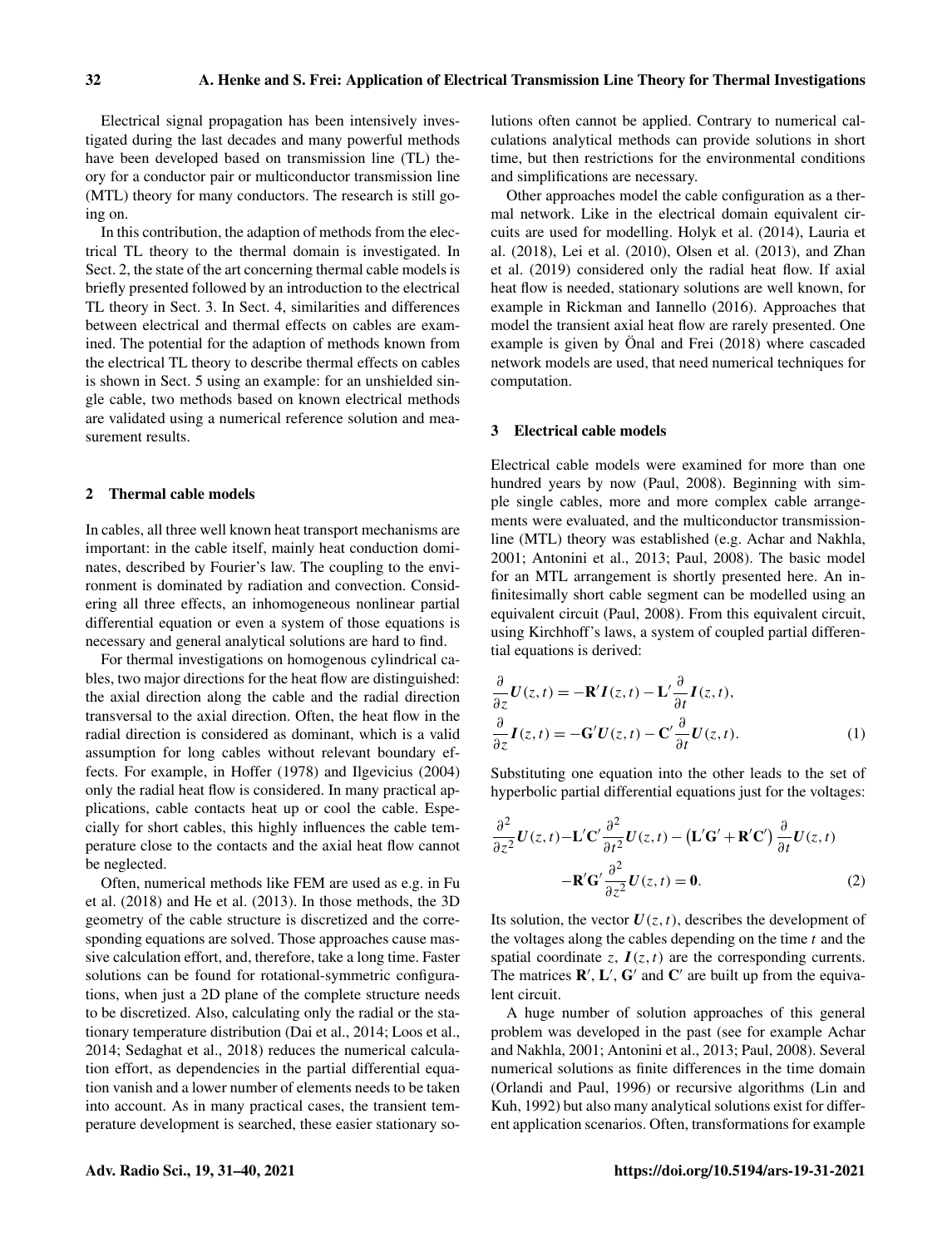into the Laplace domain (Al-Zubaidi R-Smith and Brancík, 2016; Nuricumbo-Guillén et al., 2018) are applied to find solutions. To uncouple the differential equations, the similarity transform (Lombardi et al., 2018) can be used. As often very complex terms appear, methods for model order reduction (Spina et al., 2014) are applied to reduce the complexity of the resulting formulations and enable further calculation steps. From (explicit) solutions for special cases as homogenous lossless lines to generalizations as for example the inclusion of nonlinear cable parameters (Wang et al., 2019; Zeng and Wong, 1996), a wide variety of methods was explored in the past. The research is still going on. Currently, for example inhomogenous or buckling lines and statistical laying conditions are under investigation (see exemplarily Kasper and Vick, 2019; Sekine et al., 2020).

## 4 Comparison between the electrical and thermal domain

As in the electrical transmission-line (TL) theory many methods were developed over the years, it is of scientific interest whether the methods can be transferred to thermal problems. This is discussed in this section.

#### 4.1 The thermoelectric equivalent

Electromagnetic effects are based on the behavior of electrical charges  $q$ . Likely charges reject each other. On the elemental level, electrical charges are discretized as multiples of the elementary charge. As this elementary charge is very small, on a macro level, this discretization can be neglected. Then, a continuous charge density  $\rho$  can be used to describe the charge distribution quite exactly. Without external excitations, this charge density tends to a uniform distribution in space resulting in a constant volume charge density. An equivalent behavior can also be found in the thermal domain: a temperature difference leads to balancing effects resulting in a uniform temperature distribution. Elementarily, the temperature of a medium is characterized by the middle velocity respectively the kinetic energy of the molecules. Analogously to the electrical volume charge density, that tends to a uniform distribution, in the thermal domain, an energy density  $\rho_{\text{th}}$  is given. Therefore, thermal "charges"  $q_{\text{th}}$  are energy portions. As there is no negative energy, negative thermal charges or charge densities do not exist. This is one elemental difference between electrical and thermal charges. Integrating over the charge density gives the charge for a specific volume in both domains.

The electrical current  $I$  is the charge quantity, that passes a given cross section per time. It can be characterized as effect or through quantity. Equivalently, the heat flow  $P$  is the energy that passes a given cross section per time.

In the electrical domain, the electrical scalar potential  $\varphi$ and the electrical voltage  $U$  are related closely. The potential is the more physical quantity. Physically, a potential describes the ability of a conservative force field to perform work. For the electrical scalar potential this is about shifting charges. The electrical potential is a characteristic of the space itself and can be defined for each point even if there is no matter or charge at the specific point. In the thermal domain, the equivalent quantity is the temperature  $T$ . As a temperature always needs matter to be defined, here, electrical and thermal domain differ. The electrical voltage between two points in space is the difference between the potentials of those two points. This voltage can be characterized as cause or across quantity. Therefore, a constant offset does not change the physical behavior, so an offset can be chosen arbitrarily. A fixed reference potential can be defined. All other potentials then refer to this reference. In the thermal domain, equivalently, a reference temperature can be chosen. As the lowest physically possible temperature is the absolute zero point, temperatures below this point cannot appear. Unlike, the electrical scalar potential can have any value.

Energy minimization is a physical basic principle. That is why electrons tend to move towards points with lower potential. Different potentials lead to a voltage between two points and therefore cause a force on charged particles, that leads to a current between these two points, as long as a path with finite resistance exists. The most popular case is a current through a conductor. The ratio between the voltage and the current describes the resistance that the medium sets against this charge movement. Analogously, heat conduction can be modelled: along a medium, thermal charges (energy) move from places with higher potential (temperature) to places with lower potential. Again, the resistance is the ratio between the temperature difference and the heat flow.

Even the calculation formulas for the resistances for special geometries are quite similar: for a cylinder of length l and cross section  $A$ , the axial electrical resistance  $R$  and the corresponding thermal resistance  $R<sub>th</sub>$  are calculated via

$$
R = \frac{l}{\sigma A}, \quad R_{\text{th}} = \frac{l}{\lambda A} \tag{3}
$$

with the electrical ( $\sigma$ ) respectively thermal ( $\lambda$ ) conductivity. Also, the radial resistances for a cylindrical shell with the inner radius  $r_1$  respectively outer radius  $r_2$  are

$$
R = \frac{\ln\left(\frac{r_2}{r_1}\right)}{2\pi\sigma l}, \quad R_{\text{th}} = \frac{\ln\left(\frac{r_2}{r_1}\right)}{2\pi\lambda l}.
$$
 (4)

Additionally, in the thermal domain, the resistance for a surface A with the heat transfer coefficient  $\alpha$  is calculated via

$$
R_{\rm th} = \frac{1}{\alpha A}.\tag{5}
$$

The current density  $J$  in the electrical domain respectively  $\dot{q}$ in the thermal domain is calculated via a multiplication of the gradient of the potential (temperature) with the conductivity. Then, the current through a given cross section is the integral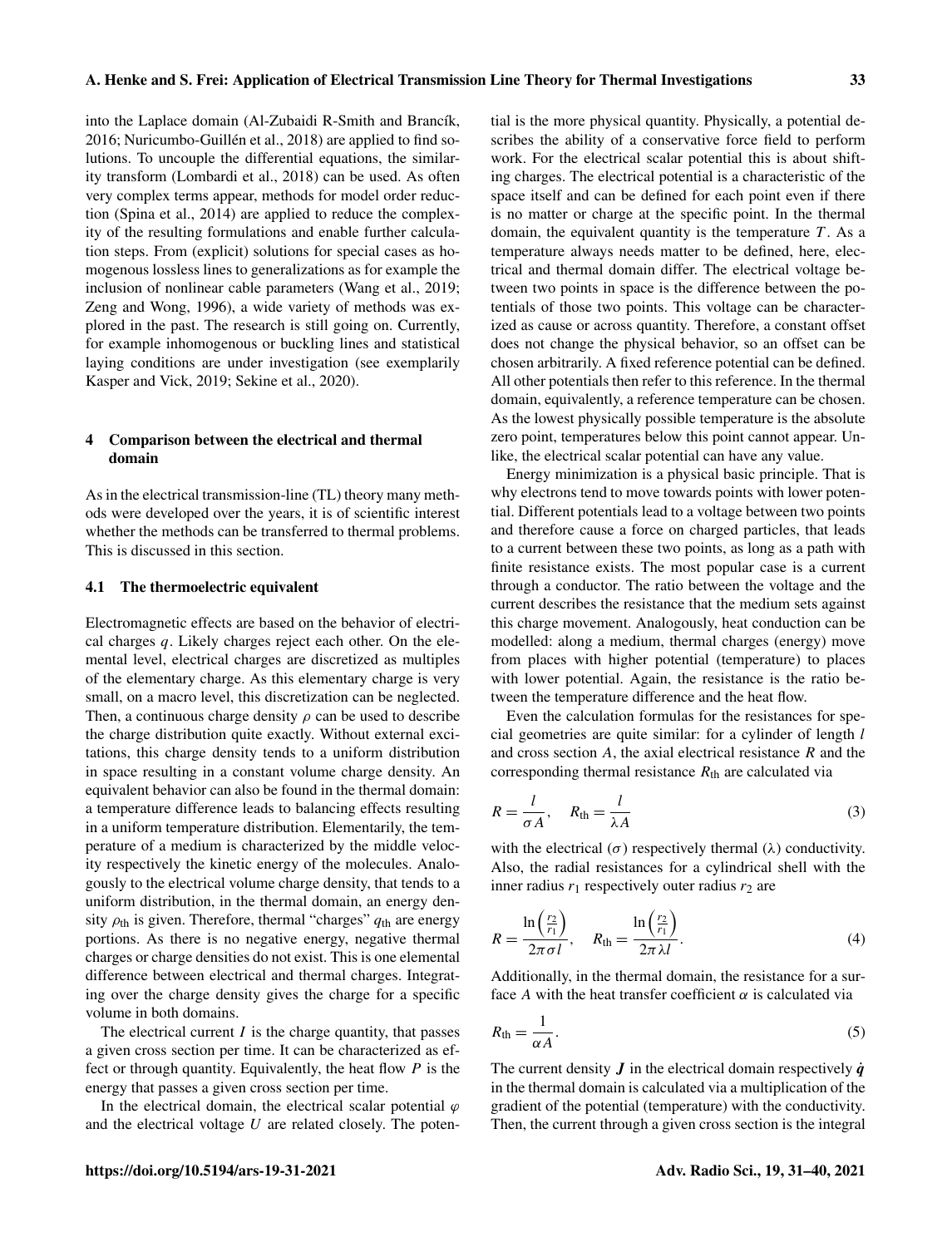over the current density. From the charge conservation, the continuity equation follows, that relates the electrical charge density and the current density. Analogously, in the thermal domain, energy conservation leads to an equivalent formulation.

Due to energy conservation, the energy imprinted on a structure splits up in a part that is preserved in the volume and heats up the structure and a part that leaves the structure via its surface. For the heat storage in the medium, capacitances are necessary. In the electrical domain, capacitances are used to characterize the capability of storing charges. Generally, this describes a property between two conductive structures. The charge  $+Q$  is applied to the one structure, the charge  $-Q$  to the other one. The capacitance C then describes the connection to the voltage between both structures.

$$
C = \frac{Q}{U} \tag{6}
$$

To find the charge  $Q$ , an integration over a surface that fully includes one of the structures is necessary. For the voltage  $U$ , an integration along a path between the two structures needs to be calculated. So, this property depends on the material between the structures and the geometry. The most typical example for an electrical capacitance is a parallel-plate capacitor, which is a structure of two electrically conducting parallel structures that are insulated from each other. In the thermal domain, there is no equivalent to that. Here, capacitances fulfil a different task. Generally, again, the storage capability of energy (corresponding to the electrical charge) is described. In the thermal domain, a single structure is sufficient to define that property. The thermal capacitance deals with the question how much energy needs to be put into a structure to generate a defined temperature increase. As the temperature is measured relatively to the fixed reference temperature, the capacitance refers to this reference as well. The thermal capacitance  $C_{th}$  of a structure is a property of a single body, that depends on its material and volume, but not on the geometry. For the calculation, the specific heat capacity  $c_m$  respectively the volumetric heat capacity  $c_V$  is multiplied with the mass  $m$  respectively volume  $V$  of the observed structure:

$$
C_{\text{th}} = c_V V = c_m m. \tag{7}
$$

A thermal capacitance always refers to the reference and cannot be placed between two structures (Kipp, 2008). Capacitances are used to calculate the temperature development along time:

$$
T(t) = \frac{1}{C_{\text{th}}} \int_{0}^{t} P d\tau + T_0.
$$
 (8)

There is no thermal equivalent to the electrical inductivity. An overview over the presented equivalences is given in Table 1.



Figure 2. Equivalent circuit for a cable segment of a single cable.

#### 4.2 Derivation of thermal equivalent circuits

Equivalent circuits can generally be used to describe systems based on conservation laws. So, based on the equivalences between the electrical and thermal domain, thermal equivalent circuits can be derived to describe thermal effects on different structures analogously to the electrical version. In Fig. 2, this is shown exemplarily for a segment of length l of an infinitely long homogeneous single wire with insulation.

The current  $I$  flows through the conductor. The corresponding losses heat up the cable and the heat power  $P_e$  is modelled by a heat source. As for typical conductor and insulation materials, the thermal conductance of the insulation is much lower than the conductor's one, the conductor is modelled as an area of constant temperature and the radial heat flow through the conductor is neglected (Wang et al., 2019). The power  $P_a$  leaves the system via the surface of the cable. The first law of thermodynamics states

$$
dU_{\rm in} = \delta Q + \delta W \tag{9}
$$

where  $U_{\text{in}}$  is the inner energy,  $Q$  is the heat and W the work. In this case, no work is done at the system, which leads to  $\delta W = 0$ . Then,  $dU_{\text{in}} = \delta Q$  follows. The time derivation of this expression leads to

$$
\frac{\mathrm{d}U_{\rm in}}{\mathrm{d}t} = \dot{Q} = P_{\rm e} - P_{\rm a}.\tag{10}
$$

Assuming that the inner energy just depends on the temperature, the heat capacitance for a constant volume V and a constant particle number N is inserted:

$$
C_{\text{th}} = \frac{\mathrm{d}U_{\text{in}}}{\mathrm{d}T} \Rightarrow C_{\text{th}} \mathrm{d}T = \mathrm{d}U_{\text{in}} \Rightarrow C_{\text{th}} \frac{\mathrm{d}T}{\mathrm{d}t} = P_{\text{e}} - P_{\text{a}}.\tag{11}
$$

This expression behaves as a current through a capacitor. As can be seen, the heat, that is induced in the conductor, splits up into two parts: One part heats up the cable and is therefore stored in the material. The capacitance  $C_{th}$  models this effect. The other part  $P_a$  passes the insulation layer (heat conduction,  $R_{th,\lambda}$ ) and leaves the cable at its surface via radiation and convection  $(R<sub>th</sub>,\alpha)$ . The reference potential (temperature) is  $T_{\text{ref}}$ . All voltages (temperature differences) refer to this reference. To describe the heat conduction through the insulation layer, Fourier's law is evaluated with the heat conductiv-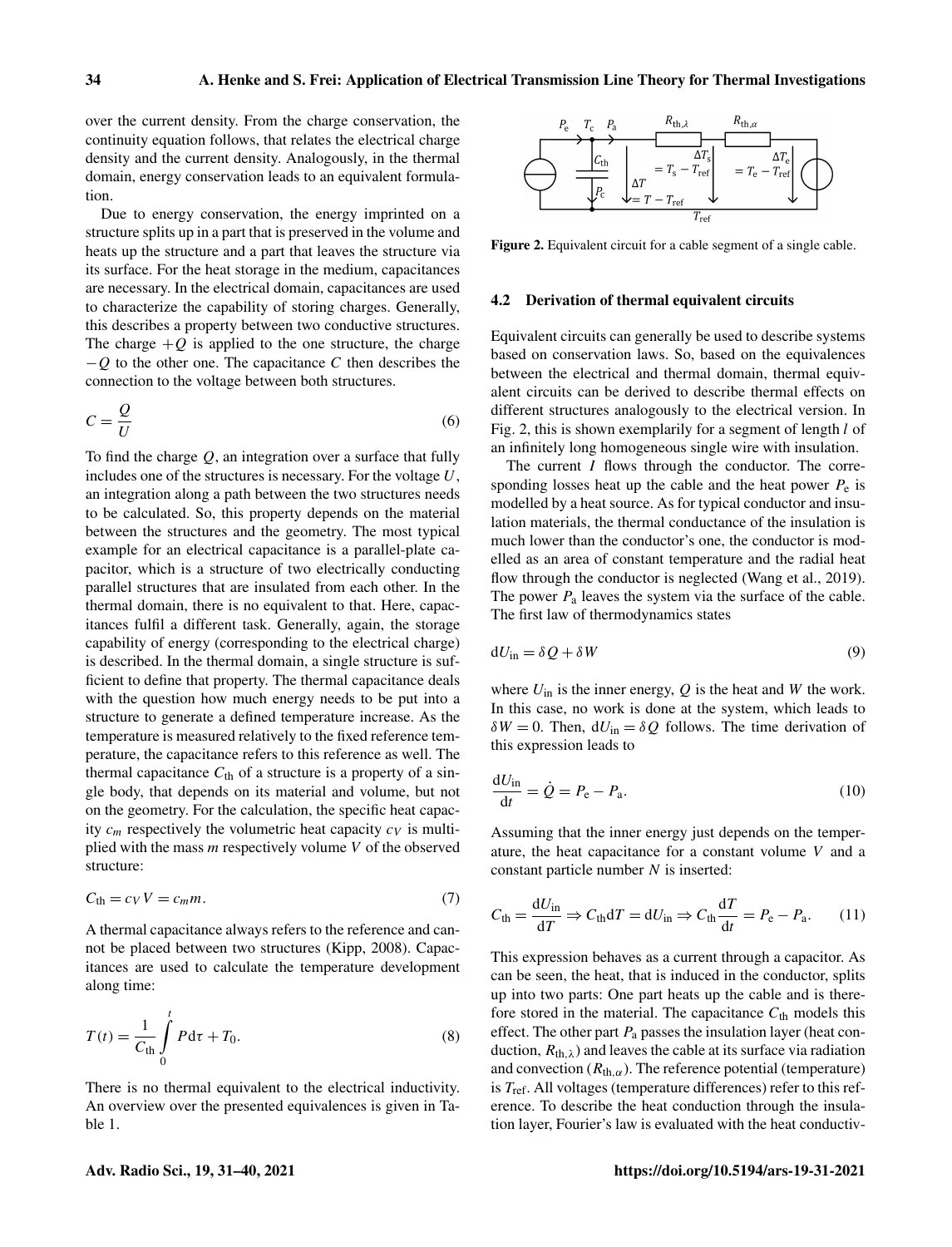|                     | electrical                                                         | thermal                                                                                           |
|---------------------|--------------------------------------------------------------------|---------------------------------------------------------------------------------------------------|
| density             | charge density $\rho = \frac{dq}{dV}$                              | energy density $\rho_{\text{th}} = \frac{dq_{\text{th}}}{dV}$                                     |
| charge              | charge $q = \int_V \rho dV$                                        | energy $q_{\text{th}} = \int_V \rho_{\text{th}} dV$                                               |
| current             | charges per time $I = \frac{dq}{dt}$                               | energy per time $P = \frac{dq_{th}}{dt}$                                                          |
| potential           | electrical scalar potential $\varphi$                              | temperature $T$                                                                                   |
| voltage             | $U = \Delta \varphi$                                               | $\wedge T$                                                                                        |
| resistance          | $R=\frac{U}{I}$                                                    | $R_{\rm th} = \frac{\Delta T}{P}$                                                                 |
| current density     | $J = -\text{grad}(\varphi)\sigma \Rightarrow I = \int_A J dA$      | $\dot{q} = -\text{grad}(T)\lambda \Rightarrow P = \int_{A} \dot{q} dA$                            |
| conductivity        | $\sigma$                                                           |                                                                                                   |
| continuity equation | charge conservation: div ( $J = -\frac{\partial \rho}{\partial t}$ | energy conservation: div $(\dot{\boldsymbol{q}}) = -\frac{\partial \rho_{\text{th}}}{\partial t}$ |
| capacitance         | $I = C\dot{U} \Rightarrow C = \frac{Q}{U}$                         | $P = C_{\text{th}}(\Delta T) \Rightarrow C_{\text{th}} = \frac{q_{\text{th}}}{\Delta T}$          |

Table 1. Overview over equivalences between the electrical and thermal domain.

ity λ of the material:

$$
P_{a} = -\lambda A(r) \frac{dT}{dr} = -\lambda \cdot 2\pi r L \cdot \frac{dT}{dr}
$$
  
\n
$$
\Rightarrow T(r_{1}) - T(r_{2}) = \int_{r_{1}}^{r_{2}} \frac{P_{a}}{2\pi r L \lambda} dr = \frac{P_{a}}{2\pi L \lambda} \ln\left(\frac{r_{2}}{r_{1}}\right)
$$
  
\n
$$
\Leftrightarrow T_{c} - T_{s} = P_{a} \cdot R_{th,\lambda}.
$$
\n(12)

Here,  $T$  is the general temperature, whereas  $T_c$  is the temperature of the inner conductor and  $T<sub>s</sub>$  is the conductor surface temperature. Analogously, radiation and convection are described using another thermal resistance:

$$
T_{\rm s} - T_{\rm e} = P_{\rm a} \cdot R_{\rm th, \alpha}.\tag{13}
$$

The environmental air has the temperature  $T_e$ , which is modelled by a temperature source. The reference temperature can still be chosen arbitrarily. For example, the environmental temperature can be used. Then, the temperature source for the environmental temperature is not necessary. Although it might look like heat would flow back into the conductor through the reference potential, this does not happen physically as there is no physically equivalent structure for the reference potential.

So, from the physical effects, directly the corresponding equivalent circuit can be built up. This approach can be transferred to other cable arrangements: for each radial layer, generally, a capacitance and a resistance are used. For typical conductors, the radial thermal resistance can be neglected in comparison to the thermal resistance of insulation layers. Heat sources model the imprinted heat flow and resistances are used to describe the transition to the environment or other cables. Fixed temperatures as for example the environmental temperatures are modelled via ideal temperature sources.

#### 4.3 Comparison between electrical and thermal equivalent circuits

For an infinitesimally short cable segment (length  $dz$ ), the equivalent circuit presented in Fig. 2 changes to an equivalent circuit with per unit length parameters (see Fig. 3a) just like in the electrical domain. By now, only radial effects were taken into account. The axial heat flow is considered by adding an axial resistance  $R'_{\text{th}}$  (see Fig. 3b). By changing the temperature source to an equivalent heat source and rearranging the equivalent circuit, Fig. 3c results. The corresponding electrical equivalent circuit is given in Fig. 3d. As can be seen, those two circuits are very similar: By setting the inductance to  $L' = 0$  and the reference resistance to  $R'_0 = 0$ in the electrical circuit and inserting an extra current source, the thermal circuit is derived from the electrical one. Sources like this one also appear in the electrical domain, if external field excitations exist (Antonini et al., 2013; Paul, 2008). So only very small changes are necessary.

In Fig. 4a, the electrical equivalent circuit for an infinitesimally short segment of  $(n+1)$  lines oriented in z-direction is presented (Paul, 2008). One line is chosen as reference conductor. In the thermal domain, the corresponding equivalent circuit for a multiconductor structure can be derived based on the circuit for a single cable. The coupling between the different cables is modelled via additional conductances. In contrast to the electrical domain, capacitive coupling does not appear, as thermal capacitances always refer to the reference temperature. In Fig. 4b, the thermal equivalent circuit is presented. Again, to derive the thermal circuit from the electrical one, only minor changes are necessary as both circuits are very similar to each other. That is why the application of electrical methods to the thermal domain is a promising approach.

In the electrical domain, often, homogenous and lossless environments are assumed. These assumptions cannot be transferred to the thermal domain. That is why some approaches from the electrical domain cannot be used for thermal investigations. Also, in the electrical domain, one conductor is chosen as reference conductor. In the thermal domain, there is no physical reference conductor. That is why in the electrical domain, kind of one additional degree of freedom exists for symmetrical configurations. Nevertheless, as shown before, the equivalent circuits in both domains are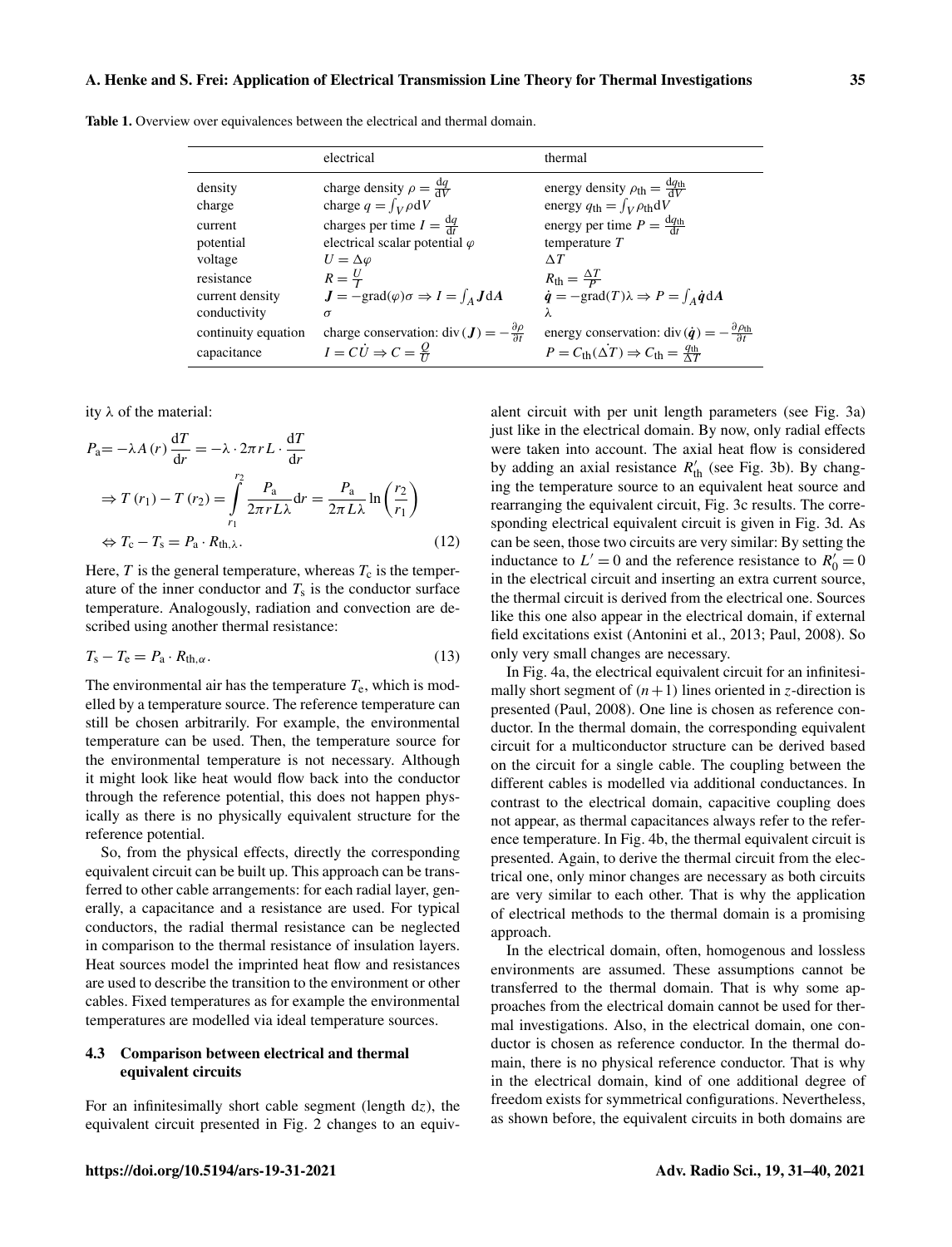

Figure 3. Equivalent circuits for infinitesimally short cable segments of a single cable. (a) Thermal radial model. (b) Thermal axial model. (c) Reduced version of the thermal axial model. (d) Electrical model.



Figure 4. (a) Electrical and (b) thermal equivalent circuit for a multiconductor transmission line segment of infinitesimal length.

very similar, which enables the usage of methods from the electrical domain for thermal problems.

#### 4.4 Differential equations

From the equivalent circuits, partial differential equations for the conductor temperature  $T_c$  and the heat flow P can be derived via Kirchhoff's laws equivalently to the electrical domain. For the single line from Fig. 3c, the coupled problem is formulated as follows:

$$
\frac{\partial}{\partial z}T_{c}(z,t) = -R'_{\text{th}}P(z,t),
$$
  

$$
\frac{\partial}{\partial z}P(z,t) = -C'_{\text{th}}\frac{\partial}{\partial t}T_{c}(z,t) - P'_{\text{e}} - G'_{\text{th}}(T_{c}(z,t) - T_{\text{e}}).
$$
 (14)

Those equations are quite similar to the corresponding electrical equations. Substituting one equation into the other leads to the parabolic partial differential equation just for the temperature:

$$
\frac{1}{R'_{\text{th}}} \frac{\partial^2}{\partial z^2} T_{\text{c}}(z, t) - C'_{\text{th}} \frac{\partial}{\partial t} T_{\text{c}}(z, t) - G'_{\text{th}} T_{\text{c}}(z, t)
$$
\n
$$
= P'_{\text{e}} - G'_{\text{th}} T_{\text{e}}.
$$
\n(15)

If not only a single cable, but a multiconductor structure appears as presented in Fig. 4, the scalar expressions need to be extended to matrix-vector-expressions as in the electrical domain:

$$
\frac{\partial}{\partial z}\boldsymbol{T}_{\mathrm{c}}(z,t) = -\mathbf{R}_{\mathrm{th}}'\boldsymbol{P}(z,t),
$$

$$
\frac{\partial}{\partial z}\boldsymbol{P}(z,t) = -\mathbf{C}_{\mathrm{th}}'\frac{\partial}{\partial t}\boldsymbol{T}_{\mathrm{c}}(z,t) - \boldsymbol{P}_{\mathrm{e}}' - \mathbf{G}_{\mathrm{th}}'(\boldsymbol{T}_{\mathrm{c}}(z,t) - \boldsymbol{T}_{\mathrm{e}}). \tag{16}
$$

The corresponding system just for the conductor temperatures is

$$
\frac{\partial^2}{\partial z^2} \boldsymbol{T}_c(z, t) - \mathbf{R}'_{\text{th}} \mathbf{C}'_{\text{th}} \frac{\partial}{\partial t} \boldsymbol{T}_c(z, t) - \mathbf{R}'_{\text{th}} \mathbf{G}'_{\text{th}} \boldsymbol{T}_c(z, t) \n= \mathbf{R}'_{\text{th}} (\boldsymbol{P}'_e - \mathbf{G}'_{\text{th}} \boldsymbol{T}_e).
$$
\n(17)

Comparing this expression with the corresponding expression in the electrical domain, see Eq. (2), shows the following differences. In the electrical domain, hyperbolic equations describe an oscillating system. The second time derivative corresponds to an oscillating behavior, the first time derivative describes an attenuation. Unlike, in the thermal domain, there is no inductance equivalent. Therefore, wave phenomena as reflections, standing waves and resonances do not appear in the thermal domain.

As there is no capacitive coupling between the different conductors, the matrix  $\mathbf{C}'_{\text{th}}$  is diagonal. Contrarily, in general, in the corresponding electrical matrix  $C'$ , also non-diagonal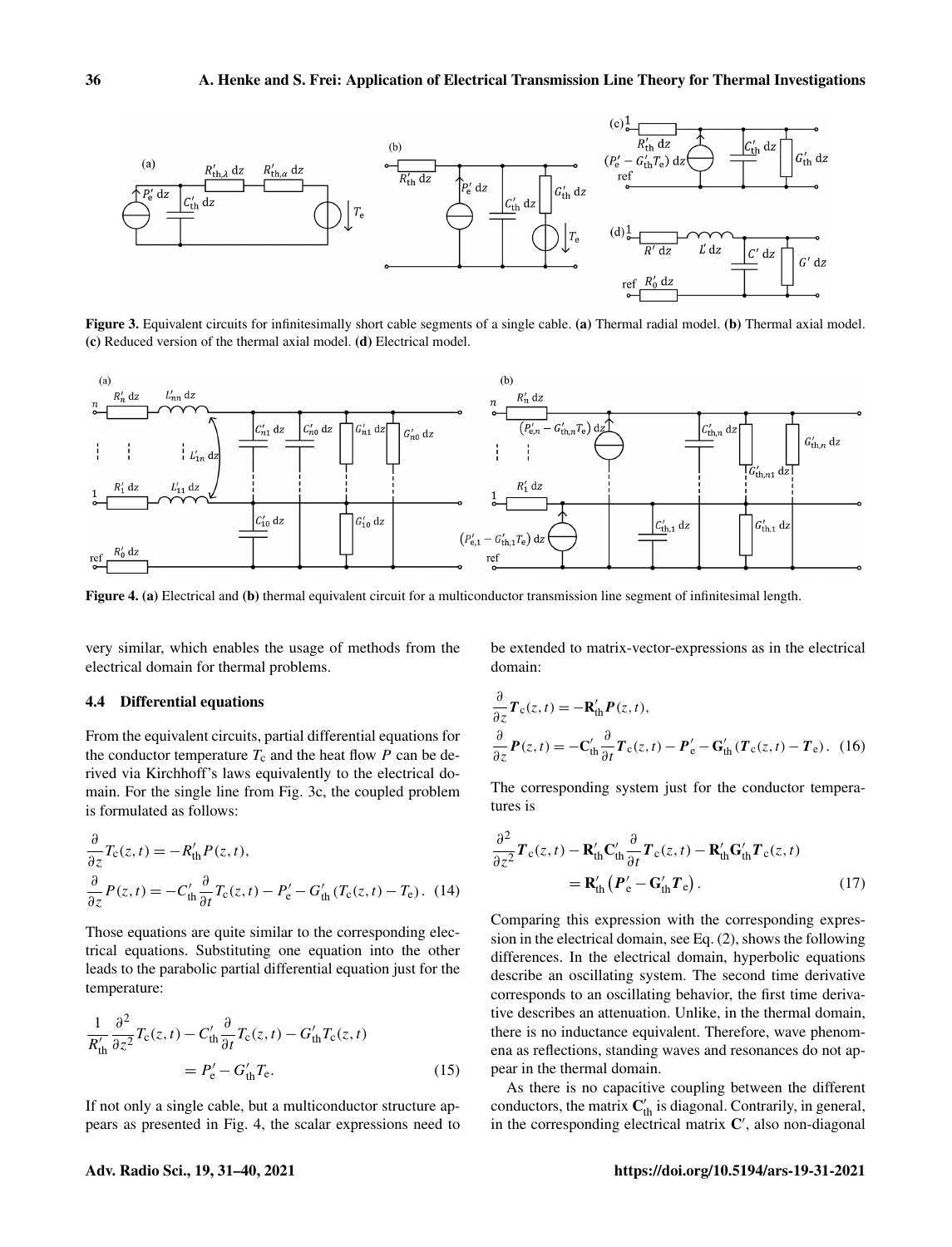elements appear. Therefore, the thermal matrix is less complicated than the electrical one in this case and can be regarded as simpler special case of the electrical general case.

#### 5 Application example and first results

In this chapter, exemplary methods for thermal temperature calculation based on the electrical TL theory are summed up and some results are given. The calculation results are compared to the numerical temperature distribution calculated with the FEM software COMSOL Multiphysics (COM-SOL Multiphysics, 2021) for the axial temperature distribution and measurement data for the transient temperature development for a long cable.

## 5.1 Exemplary methods for temperature calculation based on electrical methods

In this section, two approaches for the temperature calculation are shortly presented. Both of them are based on methods known from the electrical domain.

#### 5.1.1 Analytical solutions of the differential equation

The differential equation for a single cable can be solved analytically. This approach was earlier presented in Henke and Frei (2020). If only the stationary axial solution should be calculated, the time dependency and therefore also the time derivative vanishes, and the solution of the differential equation can directly be calculated in the time domain. Also, for the transient radial solution, the axial heat flow is neglected and therefore, the z-derivative vanishes. The reduced differential equation can be solved in the time domain. When both, axial and transient temperature developments have to be considered, the Laplace transform can be used to find a solution for special conditions as a constant current through the cable that is switched on at the beginning of the observation time, a constant cable temperature at the beginning and constant cable end temperatures. The partial differential equation with the boundary conditions is transformed into the Laplace domain. There, a solution is found. Nevertheless, the expression cannot be transformed back into the time domain analytically. That is why an approximation is necessary that enables an analytical transformation (Henke and Frei, 2020). In the thermal domain, the heat source  $P'_e$  depends on the conductor temperature of the cable and the parameter  $G'_{\text{th}}$  depends on its surface temperature. That is why a self-consistent nonlinear problem needs to be solved here. An iterative approach that converges very fast is proposed to include those dependencies in Henke and Frei (2020).

### 5.1.2 Cascading of equivalent circuits

In the electrical domain, equivalent circuits for short cable segments can be cascaded to model the axial development. This approach can equivalently be used in the thermal domain. At the cable ends, sources are used to model a fixed temperature. As for example presented in Önal and Frei (2018), the resulting complete equivalent circuit is implemented and solved numerically in MATLAB/Simscape.

#### 5.2 Axial temperature distribution

In this chapter, for an exemplary setup, the two methods presented above are validated with the FEM software COMSOL Multiphysics (COMSOL Multiphysics, 2021). Here, just a single conductor cable is evaluated, so the problem is rotationally symmetrical. That is why only a two-dimensional discretization is necessary in COMSOL.

A PVC-insulated  $2.5 \text{ mm}^2$  copper cable with the length 0.7 m has the temperature 25 °C at the time  $t = 0$  s. At this point, a current of 40 A is switched on. It is assumed that the one end of the cable is connected to the ambient temperature of 25 ◦C, whereas the other end is connected to a warmer region and therefore has the temperature 85 ◦C. For this setup, the axial temperature distribution along the cable is calculated for the three points in time  $t_1 = 50$  s,  $t_2 = 200$  s and  $t_3 = 1000$  s. The calculation results are presented in Fig. 5. As can be seen, both, the analytical solution and the Simscape implementation of the equivalent circuit generally fit well with the COMSOL solution. In the transient area  $(t_1)$  and  $t_2$ ), deviations up to 2.5 K appear between the analytical solution and the solutions from COMSOL and Simscape. For the stationary case, all three solutions are close to each other especially in the middle of the cable. The boundary conditions are fulfilled for both solutions very precisely (deviation lower than 0.001 K). Generally, the proposed approaches are able to model the transient axial temperature distribution with a high accuracy, so the approximation in the analytical solution does not cause relevant deviations in this application case.

#### 5.3 Transient temperature development

In the next step, the transient temperature development for a long PVC insulated 2.5 mm<sup>2</sup>-copper cable is measured in the middle of the cable via measuring the cable resistance. In this case, the environmental temperature is  $21.3 \degree C$ . The results are used to validate both of the above presented approaches. At the beginning of the measurement, a current of 25 A is switched on. After 400 s, the current is increased to 35 A. The measurement results are compared to the calculated temperatures using the analytical solution and the Simscape implementation (see Fig. 6). During the first time interval between 0 and 400 s, where the current is 25 A, the measured and calculated temperature are close together. At the end of the interval, a temperature of  $50^{\circ}$ C is reached. In the second time interval between 400 and 900 s, the calculated temperatures for the stationary case (end of the interval) are a little higher than the measured temperatures (less than 3 K deviation). As both calculated solutions are very close to each other it can be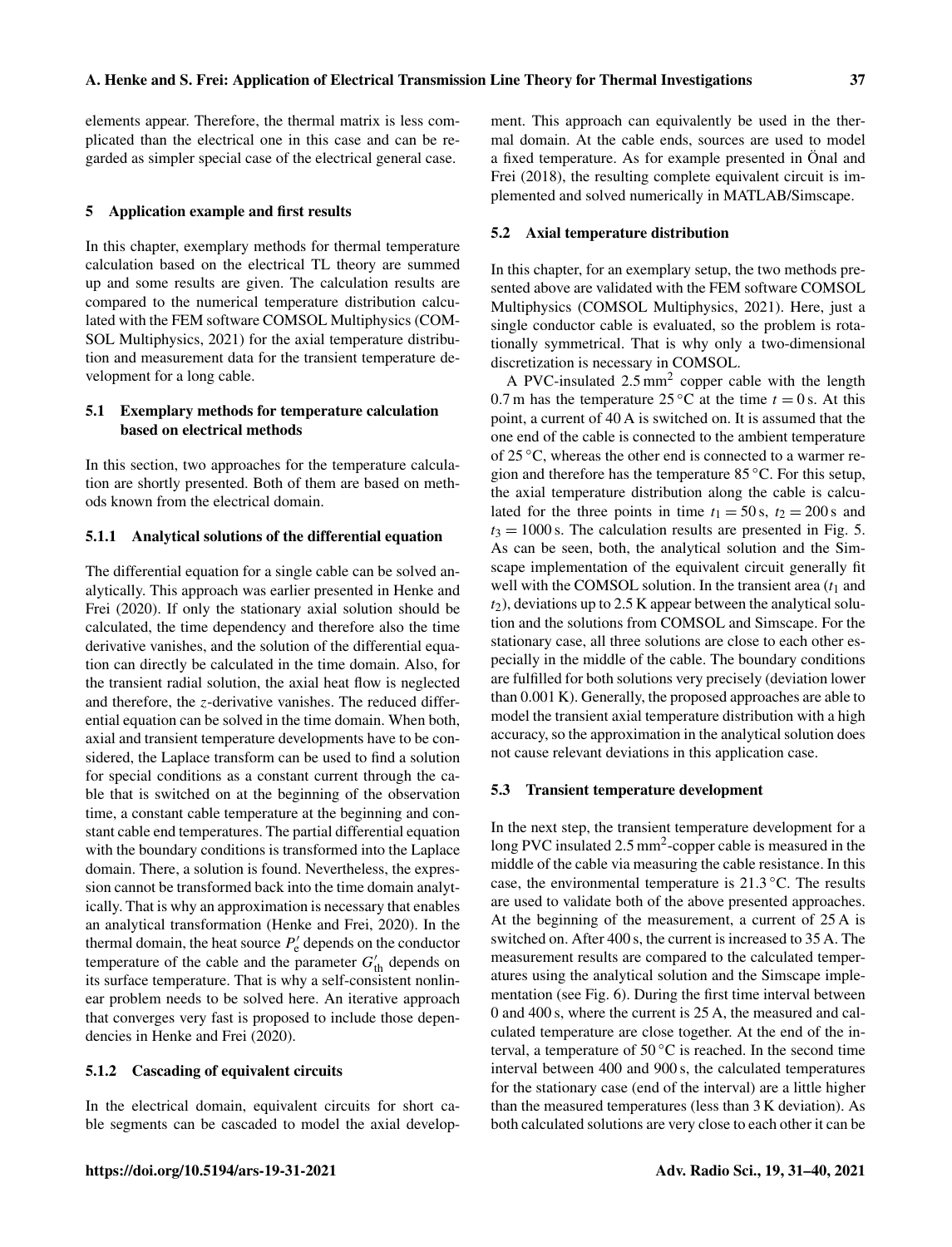

Figure 5. Temperature calculation results along the cable for the times (a)  $t_1 = 50$  s, (b)  $t_2 = 200$  s and (c)  $t_3 = 1000$  s.



Figure 6. Comparison between measurement and temperature calculation results in the middle of the cable along time.

assumed that parasitic effects that were not modelled in the basic equivalent circuit influenced the measurement results. Nevertheless, the good accordance shows that the presented approaches based on the electrical TL theory can be used to model the real physical behavior of the cable.

### 6 Summary

In this contribution, the potentials of applying methods from the electrical TL theory to thermal problems were discussed. Those two domains were compared, and essential physical backgrounds were presented. For two exemplary methods from the electrical domain, it was shown that they are applicable to thermal problems as well. In further research, detailed discussions for additional methods and more complex application examples including the potentials and limits of their applicability in the thermal domain need to be performed.

*Data availability.* All data presented in this article are available from the corresponding author upon request.

*Author contributions.* The derivation of the methodology, the implementations and measurements including all graphical representations were carried out by AH. Conceptual suggestions and editorial hints were given by SF.

*Competing interests.* The authors declare that they have no conflict of interest.

*Disclaimer.* Publisher's note: Copernicus Publications remains neutral with regard to jurisdictional claims in published maps and institutional affiliations.

*Special issue statement.* This article is part of the special issue "Kleinheubacher Berichte 2020".

*Financial support.* This research has been supported by the European Regional Development Fund (ERDF), Ministry of Economic Affairs, Innovation, Digitalization and Energy of the State of North Rhine-Westphalia as part of the AFFiAncE project (grant no. EFRE-0801219).

*Review statement.* This paper was edited by Frank Gronwald and reviewed by Mathias Magdowski and Jens Werner.

#### References

- Achar, R. and Nakhla, M. S.: Simulation of highspeed interconnects, Proc. IEEE, 89, 693–728, https://doi.org[/10.1109/5.929650,](https://doi.org/10.1109/5.929650) 2001.
- Al-Zubaidi R-Smith, N. and Brancík, L.: On two-dimensional numerical inverse Laplace transforms with transmission line applications, 2016 Pr. Electromagn. Res. S. (PIERS), 8–11 August 2016, Shanghai, China, https://doi.org[/10.1109/PIERS.2016.7734298,](https://doi.org/10.1109/PIERS.2016.7734298) 2016.
- Antonini, G., Orlandi, A., and Pignari, S. A.: Review of Clayton R. Paul studies on multiconductor transmission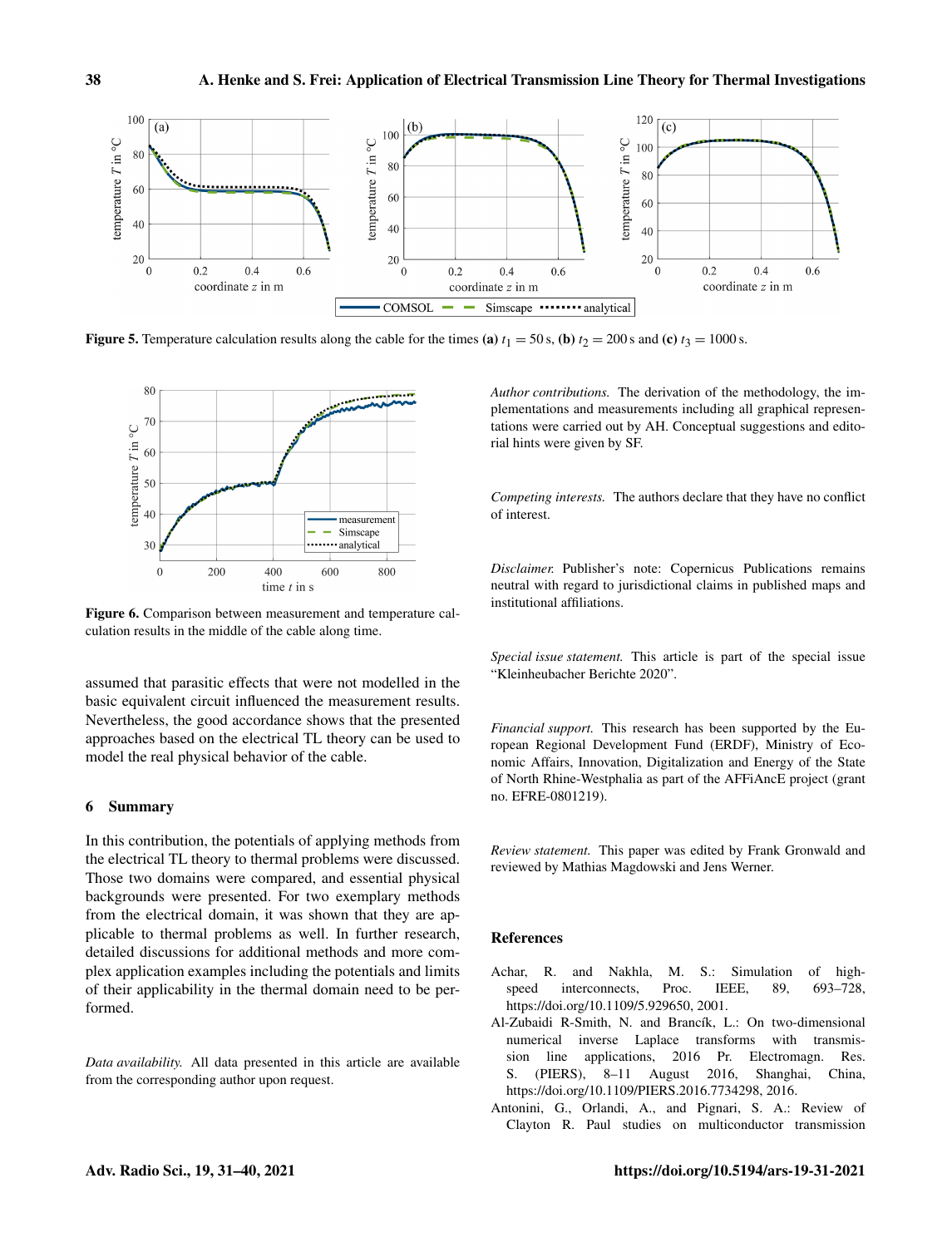### A. Henke and S. Frei: Application of Electrical Transmission Line Theory for Thermal Investigations 39

lines, IEEE Trans. Electromagn. Compat., 55, 639–647, https://doi.org[/10.1109/TEMC.2013.2265038,](https://doi.org/10.1109/TEMC.2013.2265038) 2013.<br>COMSOL Multiphysics: https://www.

- Multiphysics: [https://www.comsol.de/](https://www.comsol.de/comsol-multiphysics) [comsol-multiphysics,](https://www.comsol.de/comsol-multiphysics) last access: 30 April 2021.
- Dai, D., Hu, M., and Luo, L.: Calculation of thermal distribution and ampacity for underground power cable system by using electromagnetic-thermal coupled model, 2014 IEEE Electr. Insul. Conference (EIC), 8–11 June 2014, Philadelphia, PA, USA, https://doi.org[/10.1109/EIC.2014.6869397,](https://doi.org/10.1109/EIC.2014.6869397) 2014.
- Fu, C., Si, W., and Liang, Y.: On-line computation of the underground power cable core's temperature and ampacity based on FEM and environment detection, 2018 Condition Monitoring and Diagnosis (CMD), 23–26 September 2018, Perth, WA, Australia, https://doi.org[/10.1109/CMD.2018.8535720,](https://doi.org/10.1109/CMD.2018.8535720) 2018.
- He, J., Tang, Y., Wei, B., Li, J., Ren, L., Shi, J. Wu, K., Li, X., Xu, Y., and Wang, S.: Thermal analysis of HTS power cable using 3-D FEM model, IEEE Trans. Appl. Supercond., 23, 5402404, https://doi.org[/10.1109/TASC.2013.2247651,](https://doi.org/10.1109/TASC.2013.2247651) 2013.
- Henke, A. and Frei, S.: Transient temperature calculation in a single cable using an analytic approach, Journal of Fluid Flow, Heat and Mass Transfer, 7, 58–65, https://doi.org[/10.11159/jffhmt.2020.006,](https://doi.org/10.11159/jffhmt.2020.006) 2020.
- Hoffer, O.: Instationäre Temperaturverteilung in einem Runddraht, Arch. Elektrotech., 60, 319–325, https://doi.org[/10.1007/BF01576112,](https://doi.org/10.1007/BF01576112) 1978.
- Holyk, C., Liess, H.-D., Grondel, S., Kanbach, H., and Loos, F.: Simulation and measurement of the steady-state temperature in multi-core cables, Electr. Pow. Syst. Res., 116, 54–66, https://doi.org[/10.1016/j.epsr.2014.05.001,](https://doi.org/10.1016/j.epsr.2014.05.001) 2014.
- Horn, M., Brabetz, L., and Ayeb, M.: Data-driven Modeling and simulation of thermal fuses, 2018 IEEE Int. Conf. Elect. Syst. Aircr., Railway, Ship Propulsion Road Veh. Int. Transp. Electrific. Conf. (ESARS-ITEC), 7–9 November 2018, Nottingham, UK, https://doi.org[/10.1109/ESARS-ITEC.2018.8607402,](https://doi.org/10.1109/ESARS-ITEC.2018.8607402) 2018.
- Ilgevicius, A.: Analytical and numerical analysis and simulation of heat transfer in electrical conductors and fuses, PhD dissertation, Institute of Physics, Electrical Engineering and Information Technology Faculty, University of the Bundeswehr, Munich, Germany, 2004.
- Kasper, J. and Vick, R.: The effect of a bend on the stochasticfield coupling to a single wire transmission line over a conductive ground plane, 2019 Int. Symp. Elec. Compat. – EMC EUROPE, 2–6 September 2019, Barcelona, Spain, https://doi.org[/10.1109/EMCEurope.2019.8871831,](https://doi.org/10.1109/EMCEurope.2019.8871831) 2019.
- Kipp, B.: Analytische Berechnung thermischer Vorgänge in permanentmagneterregten Synchronmaschinen, PhD dissertation, Chair of Electrical Machines and Drive Systems, Faculty of Electrical Engineering, Helmut Schmidt University, University of the Bundeswehr, Hamburg, Germany, 2008.
- Lauria, D., Pagano, M., and Petrarca, C.: Transient thermal modelling of HV XLPE power cables: matrix approach and experimental validation, 2018 IEEE Power & Energy Society General Meeting (PESGM), 5–10 August 2018, Portland, OR, USA, https://doi.org[/10.1109/PESGM.2018.8586514,](https://doi.org/10.1109/PESGM.2018.8586514) 2018.
- Lei, M., Liu, G., Lai, Y., Li, J., Li, W., and Liu, Y.: Study on thermal model of dynamic temperature calculation of singlecore cable based on Laplace calculation method, 2010 IEEE Int. Symp. Electr. Insul., 6–9 June 2010, San Diego, CA, USA, https://doi.org[/10.1109/ELINSL.2010.5549825,](https://doi.org/10.1109/ELINSL.2010.5549825) 2010.
- Lin, A. and Kuh, E. S.: Transient simulation of lossy interconnects based on the recursive convolution formulation, IEEE Trans. Circuits Syst. I. Fundam. Theory Appl. (1993–2003), 39, 879–892, https://doi.org[/10.1109/81.199887,](https://doi.org/10.1109/81.199887) 1992.
- Lombardi, L., Antonini, G., De Lauretis, M., and Ekman, J.: On the distortionless propagation in multiconductor transmission lines, IEEE Trans. Compon. Packag. Manuf. Technol., 8, 538–545, https://doi.org[/10.1109/TCPMT.2017.2780097,](https://doi.org/10.1109/TCPMT.2017.2780097) 2018.
- Loos, F., Dvorsky, K., and Liess, H.-D.: Two approaches for heat transfer simulation of current carrying multicables, Math. Comput. Simul., 101, 13–30, https://doi.org[/10.1016/j.matcom.2014.01.008,](https://doi.org/10.1016/j.matcom.2014.01.008) 2014.
- Nuricumbo-Guillén, R., Espino-Corés, F. P., Tajada-Martínez, C., and Gómez, P.: Computation of transient profiles along nonuniform transmission lines using the numerical Laplace transform, 2018 IEEE Int. Conf. High Voltage Engineering and Application (ICHVE), 10–13 September 2013, Athens, Greece, https://doi.org[/10.1109/ICHVE.2018.8642169,](https://doi.org/10.1109/ICHVE.2018.8642169) 2018.
- Olsen, R., Anders, G. J., Holboell, J., and Gudmundsdóttir, U. S.: Modelling of dynamic transmission cable temperature considering soil-specific heat, thermal resistivity, and precipitation, IEEE Trans. Power Del., 28, 1909–1917, https://doi.org[/10.1109/TPWRD.2013.2263300,](https://doi.org/10.1109/TPWRD.2013.2263300) 2013.
- Önal, S. and Frei, S.: A model-based automotive smart fuse approach considering environmental conditions and insulation aging for higher current load limits and short-term overload operations, 2018 IEEE Int. Conf. Elect. Syst. Aircr., Railway, Ship Propulsion Road Veh. Int. Transp. Electrific. Conf. (ESARS-ITEC), 7–9 November 2018, Nottingham, UK, https://doi.org[/10.1109/ESARS-ITEC.2018.8607390,](https://doi.org/10.1109/ESARS-ITEC.2018.8607390) 2018.
- Orlandi, A. and Paul, C. R.: FDTD analysis of lossy, multiconductor transmission lines terminated in arbitrary loads, IEEE Trans. Electromagn. Compat., 38, 388–399, https://doi.org[/10.1109/15.536069,](https://doi.org/10.1109/15.536069) 1996.
- Paul, C. R.: Analysis of multiconductor transmission lines, 2nd edn., IEEE Press, Piscataway, NJ, USA, 2008.
- Rickman, S. L. and Iannello, C. J.: Heat transfer analysis in wire bundles for aerospace vehicles, WIT Trans. Eng. Sci., 106, 53– 63, https://doi.org[/10.2495/HT160061,](https://doi.org/10.2495/HT160061) 2016.
- Sedaghat, A., Lu, H., Bokhari, A., and de León, F.: Enhanced thermal model of power cables installed in ducts for ampacity calculations, IEEE Trans. Power Del., 33, 2404–2411, https://doi.org[/10.1109/TPWRD.2018.2841054,](https://doi.org/10.1109/TPWRD.2018.2841054) 2018.
- Sekine, T., Usuki, S., and Miura, K. T.: Variability analysis of a non-uniform transmission line using stochastic Galerkin method, 2020 Int. Symp. Elec. Compat. – EMC EUROPE, 23–25 September 2020, Rome, Italy, https://doi.org[/10.1109/EMCEUROPE48519.2020.9245845,](https://doi.org/10.1109/EMCEUROPE48519.2020.9245845) 2020.
- Spina, D., Ferranti, F., Antonini, G., Dhaene, T., and Knockhaert, L.: Efficient variability analysis of electromagnetic systems via polynomial chaos and model order reduction, IEEE Trans. Compon. Packag. Manuf. Technol., 4, 1038–1051, https://doi.org[/10.1109/TCPMT.2014.2312455,](https://doi.org/10.1109/TCPMT.2014.2312455) 2014.
- Tian, X., Shen, N., and Wang, X.: Study of replacing the traditional electromechanical relay with the full semiconductor solution of bussed electrical center, SAE Int., Warrendale, PA, 689, USA, SAE Tech. Paper 2019-01-0484, https://doi.org[/10.4271/2019-](https://doi.org/10.4271/2019-01-0484) [01-0484,](https://doi.org/10.4271/2019-01-0484) 2019.